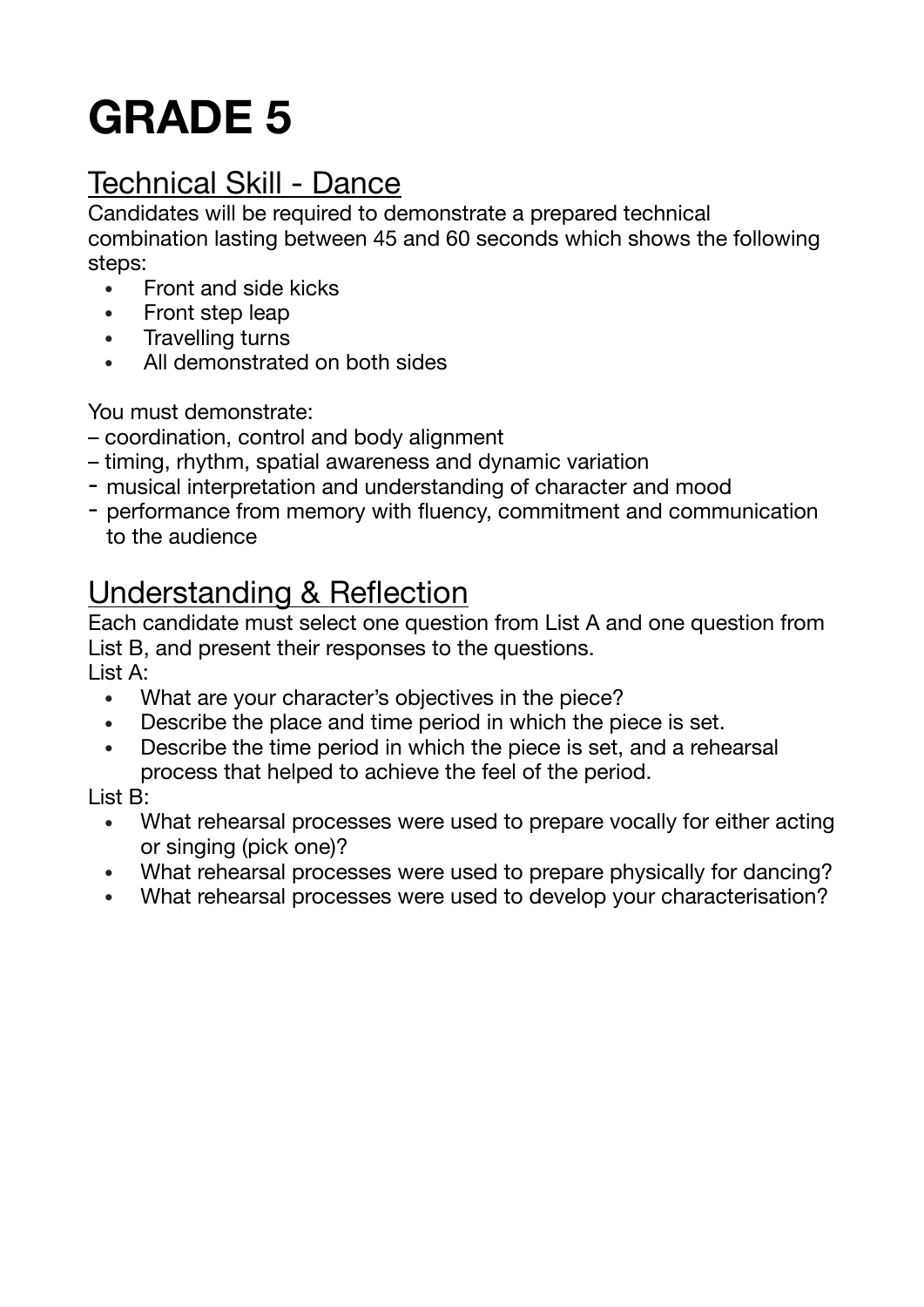# **GRADE 4**

## Technical Skill - Acting

Candidates will be arranged into threes and will be required to perform a given scenario lasting between 45 and 60 seconds. The characters and scenarios will be chosen and given by the examiner. The examiner will also provide each candidate with a character status to be considered during the technical skills demonstration. The examiner may stop the performance if the maximum time limit is exceeded.

- 1. A and B are friends waiting at a bus stop after a Youth Club. It is 10pm. Another friend, C, arrives and tries to persuade A and B to go to a party.
- 2. A, B and C are competing in a talent show. They are in the waiting room before their audition.

#### You must demonstrate:

- vocal projection, diction, modulation and phrasing
- facial expression, movement and gesture to reflect character and mood
- interpretation of character, with understanding of situation and feelings
- awareness of the performance environment, including setting, other characters and audience
- performance from memory with fluency and focus

### Understanding & Reflection

Each candidate must select one question from List A and one question from List B, and present their responses to the questions.

List A:

- Describe the setting of the piece and the time period in which it is set.
- Identify the writer and the composer of the piece and when it was written.
- Describe how the time period and/or setting influenced your performance.

List B:

- What did you find the most challenging part of the rehearsal process? Explain why.
- What was the most challenging part of the performance for you today? What did you do to meet that challenge?
- Pick any two characters in the performance and describe their similarities and/or differences.